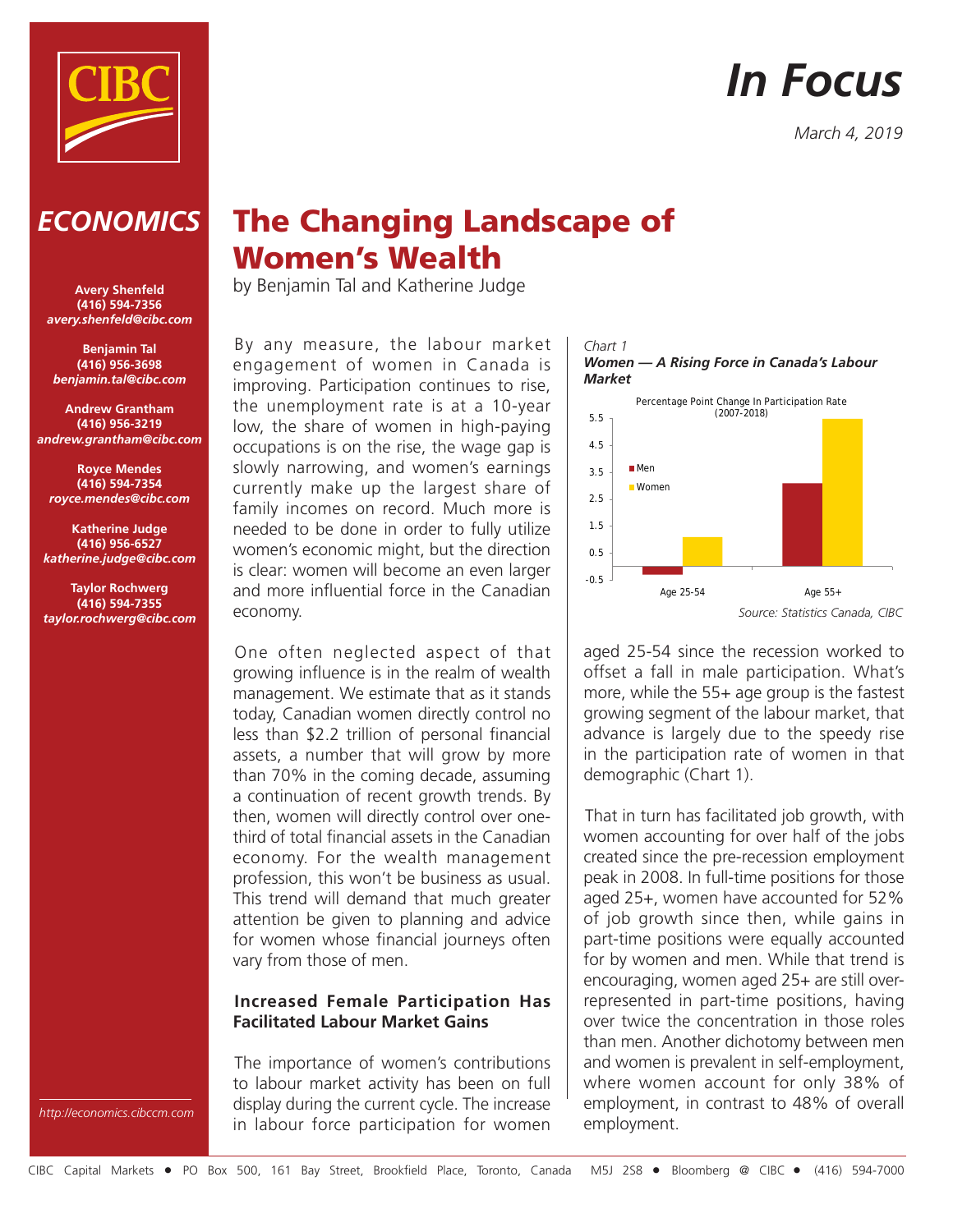#### *Chart 2*

**Women Increasingly Entering Higher-Paying Fields (L), But Remain Underrepresented (R)**



**Wage Gap Shrinking Slowly for Both High- and Low-Paying jobs**



*Source: Statistics Canada, CIBC Source: Statistics Canada, CIBC*

The unemployment rate for women aged 25+ has been consistently lower than men during the economic recovery. But the fact that women's participation rates remain below those seen for men across all ages suggests that more can be done to maximize the engagement of women in the workforce. One example of this is subsidized daycare in Quebec, which has resulted in increased female participation there relative to the rest of Canada.

### **Gender Wage Gap Shrinking but Still Salient**

Although women have made significant progress in the labour market since the recession, they continue to earn less than men. Part of the wage gap can be explained by job composition. Women are more likely to be employed in lower-paying occupations than men, but that is slowly changing. Since the recession, women have increasingly landed jobs in higher-paying fields, with almost one-third of women in those roles now (Chart 2, left). Still, those jobs are dominated by men (Chart 2, right), ensuring the persistence of the gender wage gap.

After accounting for the composition of jobs, the gender wage gap remains, as women earn less in over 95% of occupations. The good news is that for both high- and low-paying occupations, that gap is shrinking (Chart 3), albeit not fast enough. The amount of time spent out of the workforce also influences earnings differentials between women and men. Women are three times more likely than men to quit work to care for others, presenting a barrier to career advancement<sup>1</sup>.

### **The Wealth Factor**

*Chart 3*

The ongoing improvement in women's labour market engagement has increased cash flow associated with women. In fact, in families in which there is an employed woman in the core-working age demographic, women's earnings now account for a record-high 47% of family income, almost double the share seen in the 1970s.

Another dimension of the growing influence of women in the Canadian economy lies in the size of financial assets they control. Irreversible demographic forces suggest that the share of net-worth controlled by women is rising rapidly. A large part of this is derived from married women and widows.

Life expectancies for older cohorts have risen in recent years along with technological advances, but women still tend to outlive men. Add to that the fact that women tend to get married earlier in life than men, and married women, who account for the largest pool of wealth amongst women, are set to outlive their spouses by over five years, leaving women in control of a sizeable share of total wealth (Chart 4).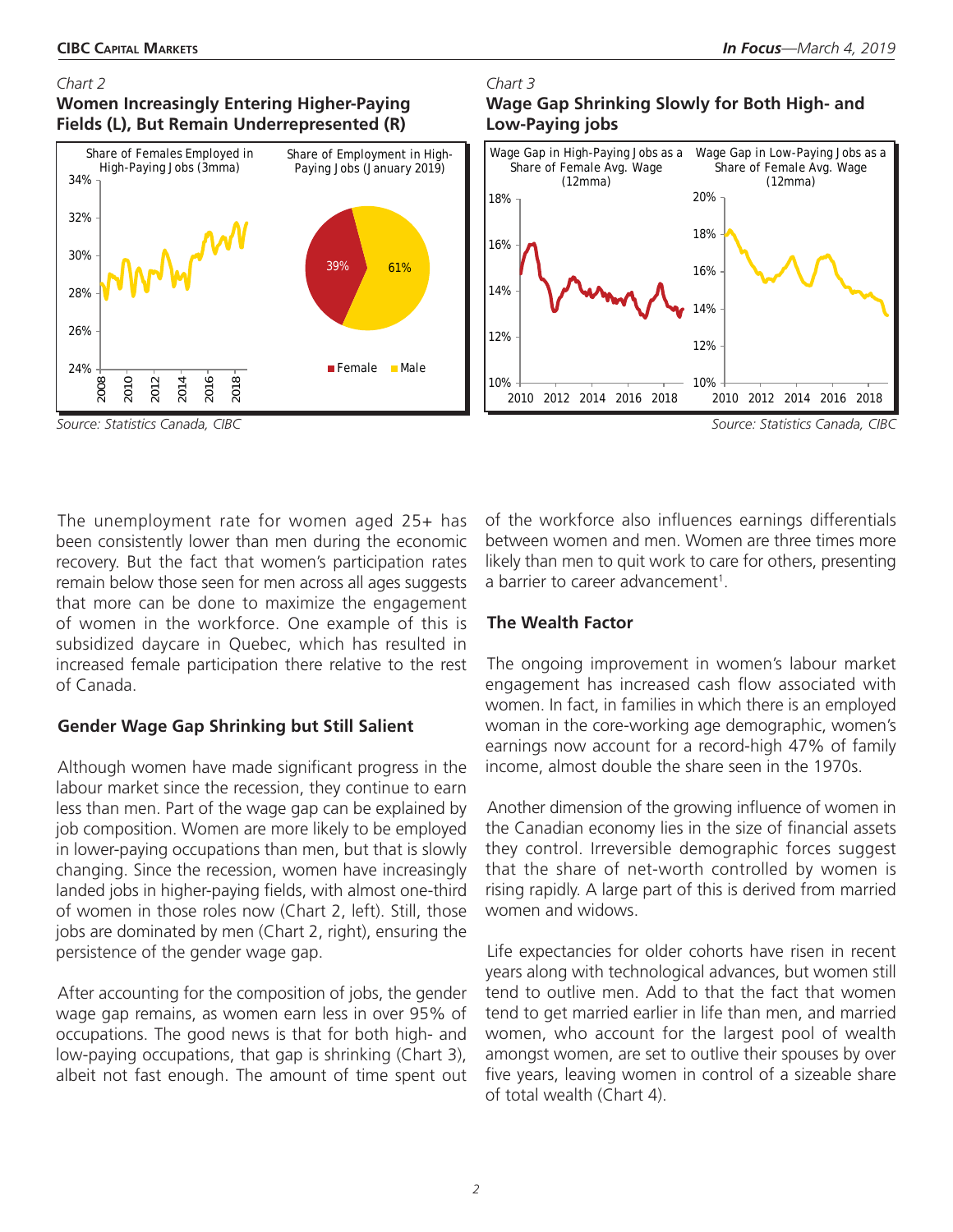#### *Chart 4*

## **Married Women Outlive Spouses (L), And Account For A Rising Amount of Wealth (R)**



*Chart 6* **Total Financial Assets Controlled By Women**



*Source: Statistics Canada, CIBC Source: Statistics Canada, CIBC*

Apart from married women, the fact that the number of divorced women is falling could reflect the fact that women are also staying single longer (Chart 5). Indeed, that could be a result of women increasing their representation in the labour market, resulting in a rebalancing of priorities in terms of starting a family and working. Although the net worth of a single woman falls short of a divorced woman on average, the size of the single female population far surpasses that of the divorced population and therefore accounts for a larger share of overall wealth. Still, married women dominate the female wealth pool and  $22\%$ <sup>1</sup> of them report that they have full control of investment decisions in the household. And the \$1.4 trillion of wealth that married

#### *Chart 5*

# **Women Getting Divorced Less (L) And Staying Single Longer (R)**



women control is likely understated given that 67% of women report that they share the responsibility of investment decisions equally with someone else.

Overall, as of today 41% of women (single, divorced, widows, and women responsible for investment decisions) control no less than \$2.2 trillion of financial assets (Chart 6). And that number is expected to rise quickly, as the cohort of women with stronger labour incomes and retirees grows. We estimate that by 2028, women will control just under \$3.8 trillion or more than one-third of total financial assets (in 2018\$ terms)—and more than double that number if we include real-estate assets (Chart 7). That estimate could be amplified if returns on women's portfolios rise to be closer to their male counterparts.



# *Chart 7* **Women Will Control \$3.8 Trillion in Financial Assets**

*Source: Statistics Canada, CIBC Source: Statistics Canada, CIBC*

*3*